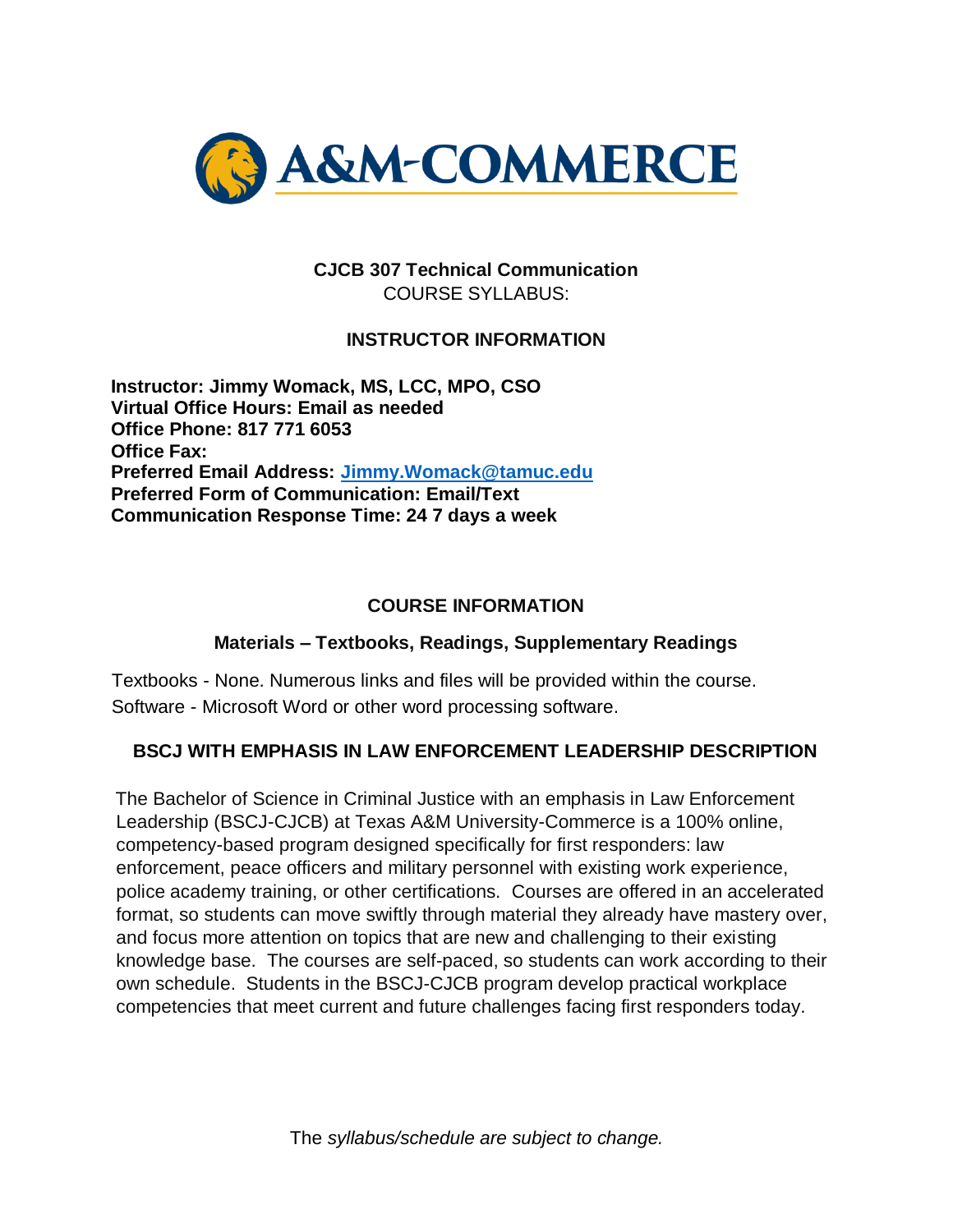### **Course Description**

This course teaches you how to write reports and documents for different audiences within the field of criminal justice. Common reports will be identified, including identifying what information needs to be included and how best to present this information. You will also gain experience writing a case brief.

#### **Student Learning Outcomes**

Upon completion of this course, the student will be able to:

- LO1: Identify tools and techniques for improved written communication
- LO2: Create common reports used by police
- LO3: Create a Case Brief

#### **REGULAR AND SUBSTANTIVE COURSE INTERACTION**

As a general guide, students enrolled in a three semester hour course should spend one hour engaged in instructional activities and two to three hours on out-of-class work per week in a traditional semester. Students are expected to double this effort of engagement given that this course is being delivered in a seven-week term. Educational activities in this course are designed to ensure regular and substantive interaction between students and faculty to ensure that students are able to demonstrate competency.

### **COURSE REQUIREMENTS**

#### **Minimal Technical Skills Needed:**

Must be able to use Microsoft Word or other word processing software.

#### **Instructional Methods**

This is an online Competency Based Education (CBE) course. Learning activities include assorted reading and videos, discussions, quizzes, pre and posttests, and a culminating project.

#### **Course Pre-test**

The Pretest for this course assesses your knowledge of tools and techniques for improving written communication skills. The Pretest also assesses your knowledge of the requirements for common police reports and legal case briefs.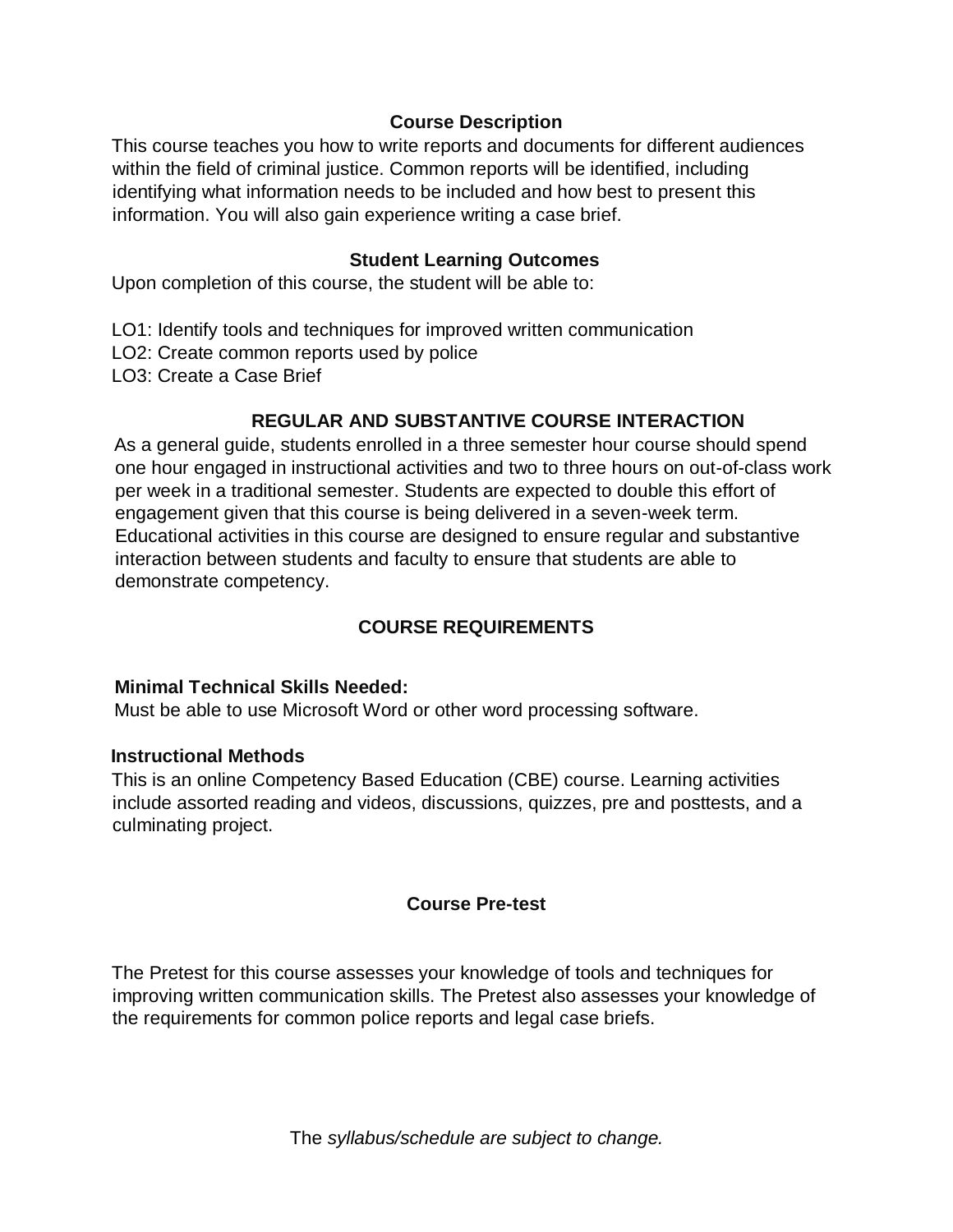The purpose of the pretest is to provide a baseline understanding of your knowledge in this competency. The pretest is required for the course.

## **Discussion**

You need to share your ideas/opinions in each discussion question. Because this is a CBE course, you are not required to respond to any other student in the class.

# **Quiz**

You need to complete a quiz in each module. It is a great opportunity to review what you learned in each module.

# **Student Responsibilities or Tips for Success in the Course**

To be successful in this course, plan to spend at least **45** hours to read/listen to online content, participate in discussion forums, complete assignments, and study the course material.

# **GRADING**

Final grades in this course will be based on the following scale:

 $A = 90\% - 100\%$  B  $= 80\% - 89\%$  $F = 70\% - 79\%$  or Below

### **Assessments**

# **Posttest**

The Posttest for this course assesses your knowledge of tools and techniques for improving written communication skills. The Pretest also assesses your knowledge of the requirements for common police reports and legal case briefs.

The Posttest is an assessment of your knowledge of the material required for the competency. A score of 80 points or higher is required to demonstrate competency.

If you score less than 80 points on any competency, you will have an opportunity to review the material and re-take the competency Posttest. You may take the Posttest assessment up to two times. If you have not passed the competency in two attempts, you will work with an the instructor to determine another method of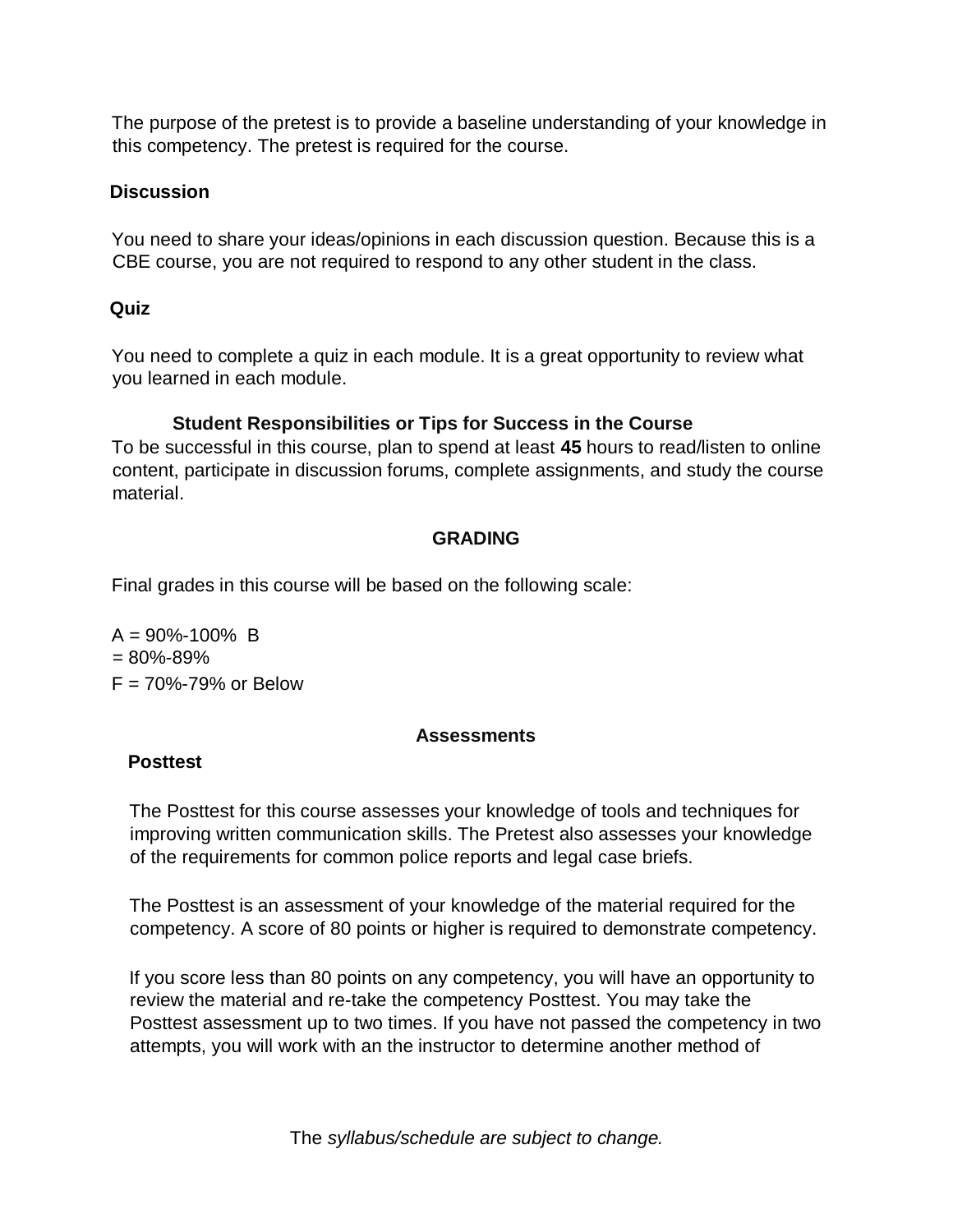fulfilling the program requirements in this subject. In order to demonstrate competency, a score of 80 points or higher is required.

# **Culminating Project – Police Reports**

After making the necessary improvements to the two types of reports that you created in Module 2, upload the documents to your e-portfolio. Make sure to cover all sections of the grading rubric.

The Posttest and Culminating Project for this course assess your culminating knowledge of the learning outcomes for this course.

A score of 80 points or higher is required to demonstrate competency.

If the seven-week term ends and you do not complete all competencies, you will receive a grade of "F" and be required to complete the course competencies in the next term.

Grading for the final project follows this scale:

| Level 4                                                                                                                  | Level 3                                                                       | Level <sub>2</sub>                                     | Level 1                                                | Level 0                    |
|--------------------------------------------------------------------------------------------------------------------------|-------------------------------------------------------------------------------|--------------------------------------------------------|--------------------------------------------------------|----------------------------|
| 90 points                                                                                                                | 80 points                                                                     | 70 points                                              | 60 points                                              | 0 points                   |
| Assignment is<br>well<br>developed and<br>addresses<br>all<br>aspects.<br><b>Meets</b><br>page<br>length<br>requirements | Assignment is<br>adequate and<br>briefly<br>addresses<br>relevant<br>aspects. | Assignment<br>does not<br>address all<br>aspects.      | Assignment is<br>late.                                 | Assignment is<br>not done. |
| 10 points                                                                                                                | 10 points                                                                     | 10 points                                              | 10 points                                              | 0 points                   |
| Provides<br>accurate<br>citations where<br>applicable.                                                                   | Provides<br>accurate<br>citations where<br>applicable.                        | Provides<br>accurate<br>citations where<br>applicable. | Provides<br>accurate<br>citations where<br>applicable. |                            |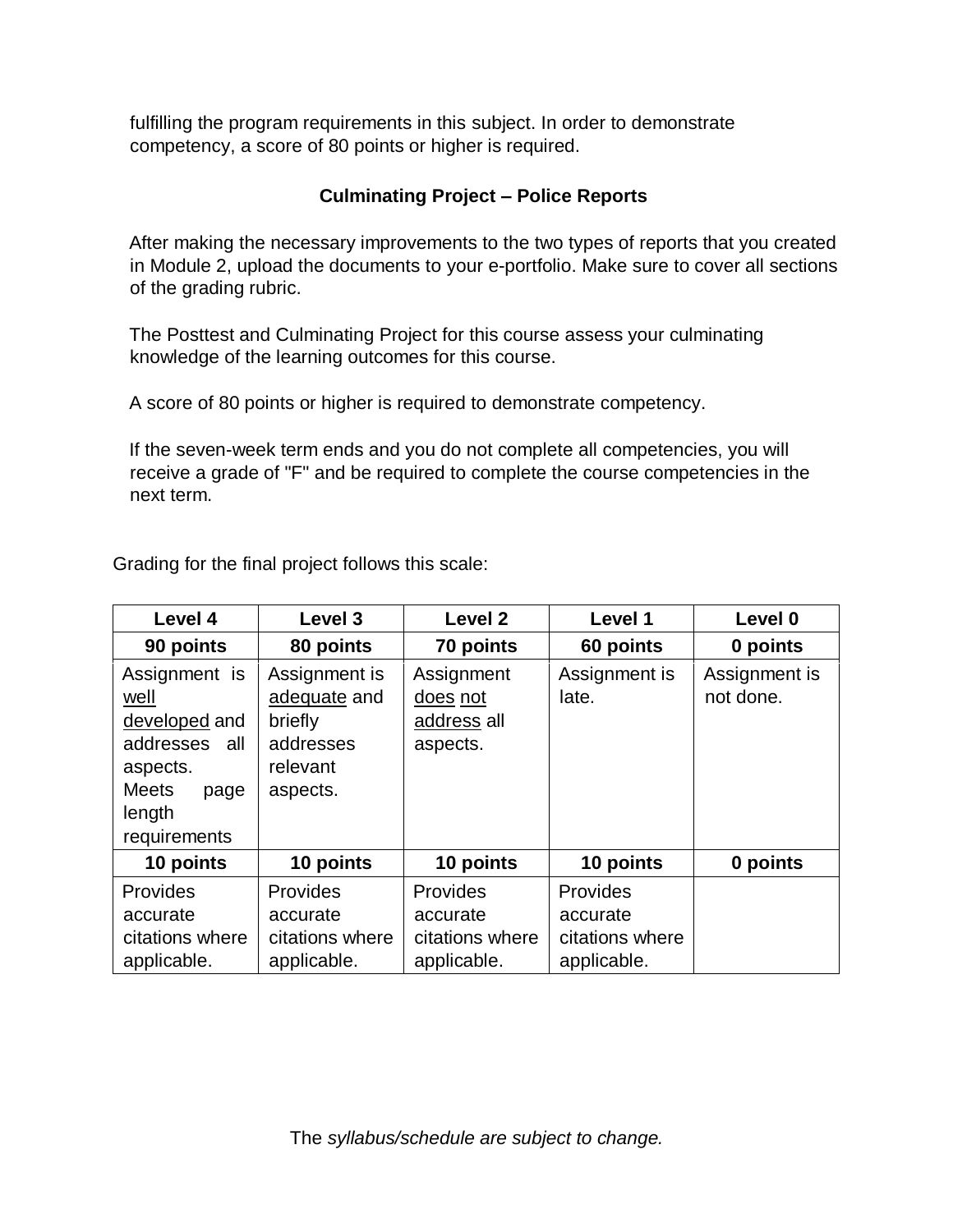### **TECHNOLOGY REQUIREMENTS**

#### **LMS**

All course sections offered by Texas A&M University-Commerce have a corresponding course shell in the myLeo Online Learning Management System (LMS). Below are technical requirements

LMS Requirements:

<https://community.brightspace.com/s/article/Brightspace-Platform-Requirements>

LMS Browser Support:

[https://documentation.brightspace.com/EN/brightspace/requirements/all/browser\\_suppo](https://documentation.brightspace.com/EN/brightspace/requirements/all/browser_support.htm) [rt.htm](https://documentation.brightspace.com/EN/brightspace/requirements/all/browser_support.htm) 

YouSeeU Virtual Classroom Requirements: [https://support.youseeu.com/hc/en](https://support.youseeu.com/hc/en-us/articles/115007031107-Basic-System-Requirements)[us/articles/115007031107-BasicSystemRequirements](https://support.youseeu.com/hc/en-us/articles/115007031107-Basic-System-Requirements) 

# **ACCESS AND NAVIGATION**

You will need your campus-wide ID (CWID) and password to log into the course. If you do not know your CWID or have forgotten your password, contact the Center for IT Excellence (CITE) at 903.468.6000 or helpdesk@tamuc.edu**.** 

**Note:** Personal computer and internet connection problems do not excuse the requirement to complete all course work in a timely and satisfactory manner. Each student needs to have a backup method to deal with these inevitable problems. These methods might include the availability of a backup PC at home or work, the temporary use of a computer at a friend's home, the local library, office service companies, Starbucks, a TAMUC campus open computer lab, etc.

# **COMMUNICATION AND SUPPORT**

If you have any questions or are having difficulties with the course material, please contact your Instructor.

# **Technical Support**

If you are having technical difficulty with any part of Brightspace, please contact Brightspace Technical Support at 1-877-325-7778. Other support options can be found here:

<https://community.brightspace.com/support/s/contactsupport>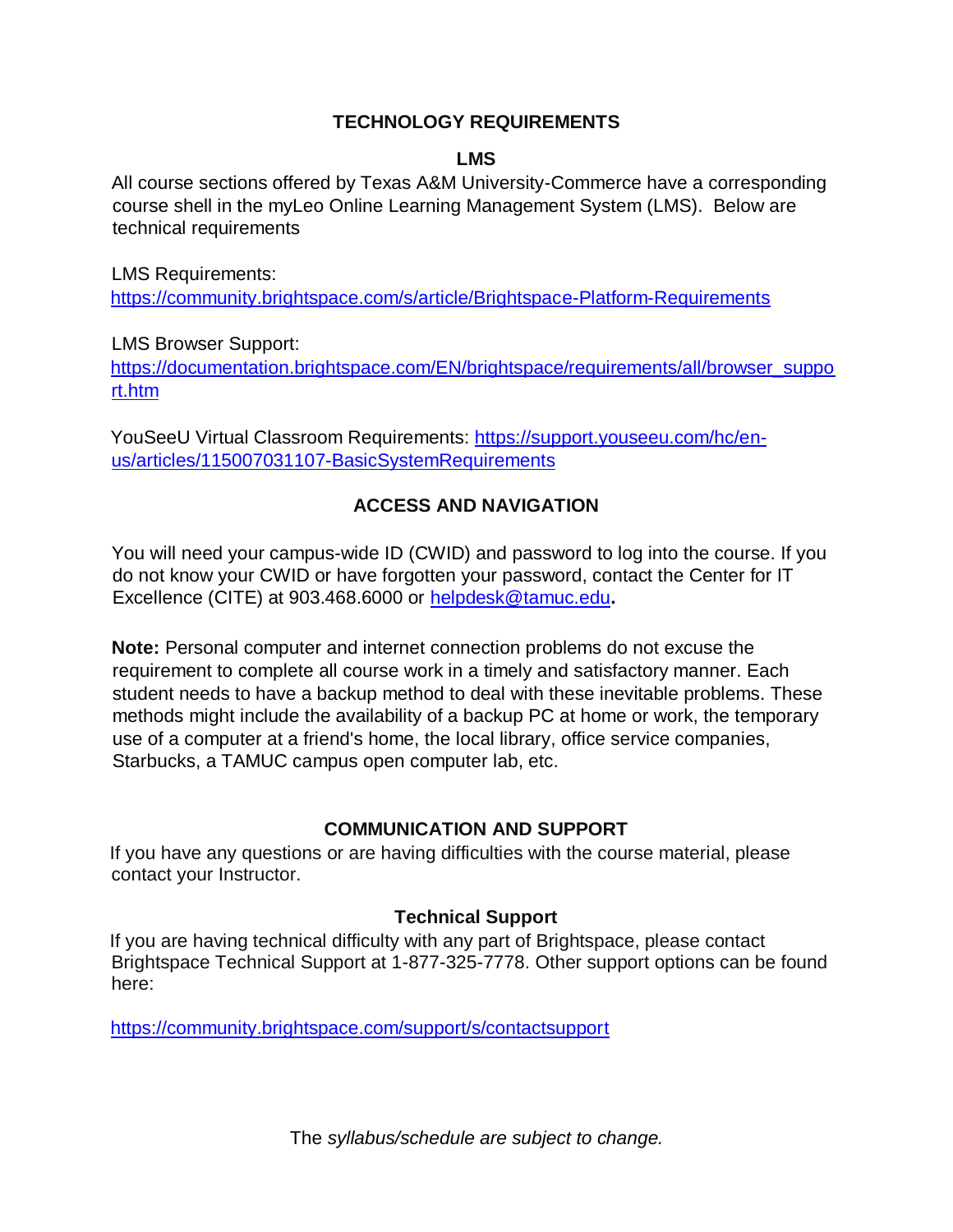#### **Interaction with Instructor Statement**

Expect responses to email within **24** hours and feedback on your final project within **48** hours.

## **COURSE AND UNIVERSITY PROCEDURES/POLICIES**

#### **Course Specific Procedures/Policies**

In order to demonstrate competency you must achieve 80% or higher for both the Posttest and Culminating Project.

### **Syllabus Change Policy**

The syllabus is a guide. Circumstances and events, such as student progress, may make it necessary for the instructor to modify the syllabus during the semester. Any changes made to the syllabus will be announced in advance.

# **University Specific Procedures**

### **Student Conduct**

All students enrolled at the University shall follow the tenets of common decency and acceptable behavior conducive to a positive learning environment. The Code of Student Conduct is described in detail in t[he](http://www.tamuc.edu/Admissions/oneStopShop/undergraduateAdmissions/studentGuidebook.aspx) [Student Guidebook.](http://www.tamuc.edu/Admissions/oneStopShop/undergraduateAdmissions/studentGuidebook.aspx) [http://www.tamuc.edu/Admissions/oneStopShop/undergraduateAdmissions/studentGui](http://www.tamuc.edu/Admissions/oneStopShop/undergraduateAdmissions/studentGuidebook.aspx) [debook.a s](http://www.tamuc.edu/Admissions/oneStopShop/undergraduateAdmissions/studentGuidebook.aspx) [px](http://www.tamuc.edu/Admissions/oneStopShop/undergraduateAdmissions/studentGuidebook.aspx)

Students should also consult the Rules of Netiquette for more information regarding how to interact with students in an online forum:

<https://www.britannica.com/topic/netiquette>

### **TAMUC Attendance**

For more information about the attendance policy please visit the [Attendance](http://www.tamuc.edu/admissions/registrar/generalInformation/attendance.aspx) [we](http://www.tamuc.edu/admissions/registrar/generalInformation/attendance.aspx)bpage and [Procedure 13.99.99.R0.01.](http://www.tamuc.edu/aboutUs/policiesProceduresStandardsStatements/rulesProcedures/13students/academic/13.99.99.R0.01.pdf)

<http://www.tamuc.edu/admissions/registrar/generalInformation/attendance.aspx>

[http://www.tamuc.edu/aboutUs/policiesProceduresStandardsStatements/rulesProcedur](http://www.tamuc.edu/aboutUs/policiesProceduresStandardsStatements/rulesProcedures/13students/academic/13.99.99.R0.01.pdf) [es/13students/academic/13.99.99.R0.01.pdf](http://www.tamuc.edu/aboutUs/policiesProceduresStandardsStatements/rulesProcedures/13students/academic/13.99.99.R0.01.pdf) 

### **Academic Integrity**

Students at Texas A&M University-Commerce are expected to maintain high standards of integrity and honesty in all of their scholastic work. For more details and the definition of academic dishonesty see the following procedures: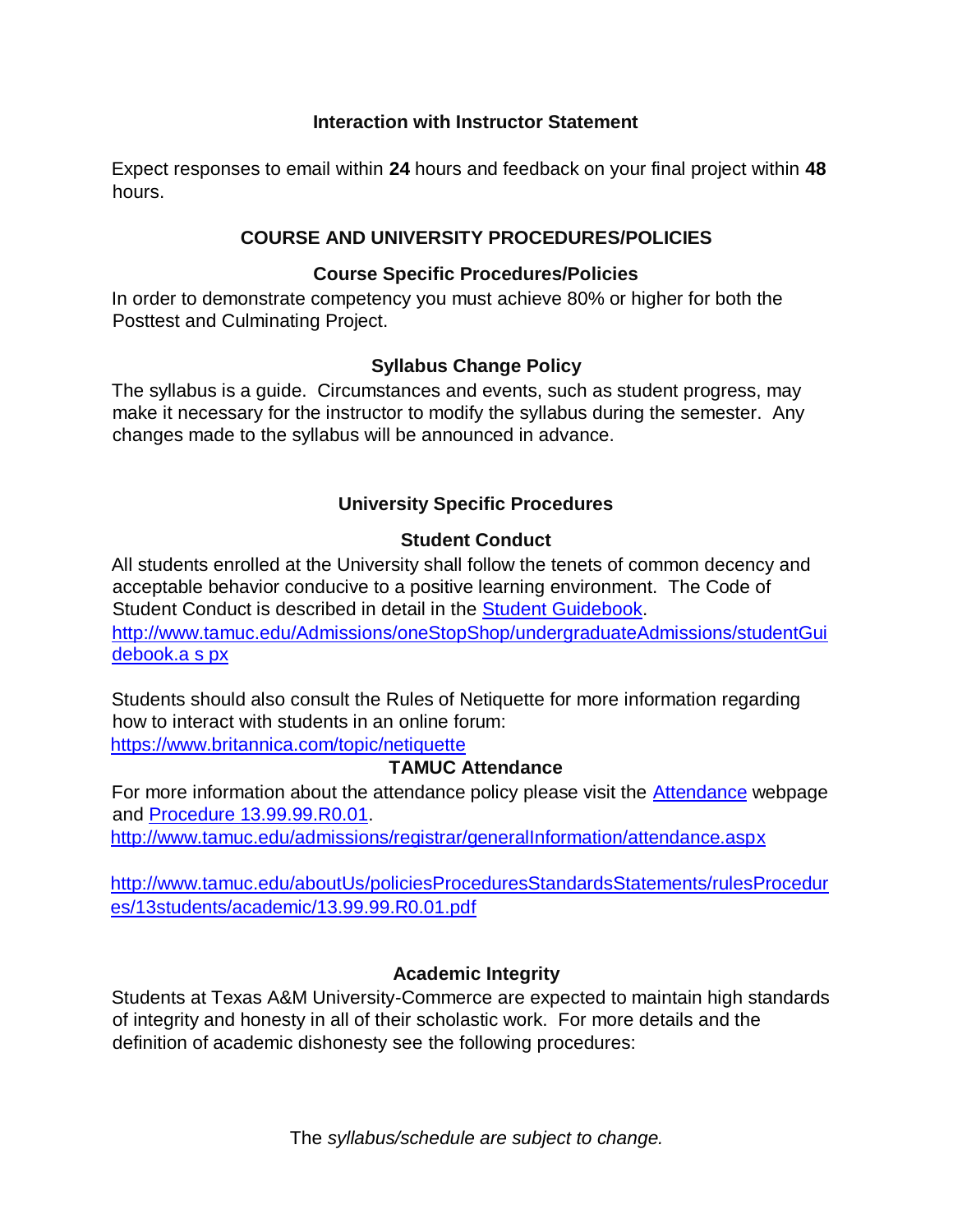[Undergraduate Academic Dishonesty 13.99.99.R0.03](http://www.tamuc.edu/aboutUs/policiesProceduresStandardsStatements/rulesProcedures/13students/undergraduates/13.99.99.R0.03UndergraduateAcademicDishonesty.pdf) 

[http://www.tamuc.edu/aboutUs/policiesProceduresStandardsStatements/rulesProcedur](http://www.tamuc.edu/aboutUs/policiesProceduresStandardsStatements/rulesProcedures/13students/undergraduates/13.99.99.R0.03UndergraduateAcademicDishonesty.pdf) [es/13students/undergraduates/13.99.99.R0.03UndergraduateAcademicDishonesty.pdf](http://www.tamuc.edu/aboutUs/policiesProceduresStandardsStatements/rulesProcedures/13students/undergraduates/13.99.99.R0.03UndergraduateAcademicDishonesty.pdf) 

[Graduate Student Academic Dishonesty 13.99.99.R0.10](http://www.tamuc.edu/aboutUs/policiesProceduresStandardsStatements/rulesProcedures/13students/graduate/13.99.99.R0.10GraduateStudentAcademicDishonesty.pdf) 

[http://www.tamuc.edu/aboutUs/policiesProceduresStandardsStatements/rulesProcedur](http://www.tamuc.edu/aboutUs/policiesProceduresStandardsStatements/rulesProcedures/13students/graduate/13.99.99.R0.10GraduateStudentAcademicDishonesty.pdf) [es/13students/graduate/13.99.99.R0.10GraduateStudentAcademicDishonesty.pdf](http://www.tamuc.edu/aboutUs/policiesProceduresStandardsStatements/rulesProcedures/13students/graduate/13.99.99.R0.10GraduateStudentAcademicDishonesty.pdf) 

# **Students with Disabilities-- ADA Statement**

The Americans with Disabilities Act (ADA) is a federal anti-discrimination statute that provides comprehensive civil rights protection for persons with disabilities. Among other things, this legislation requires that all students with disabilities be guaranteed a learning environment that provides for reasonable accommodation of their disabilities. If you have a disability requiring an accommodation, please contact:

# **Office of Student Disability Resources and Services**

Texas A&M University-Commerce Gee Library- Room 162 Phone (903) 886-5150 or (903) 886-5835 Fax (903) 468-8148 Email: studentdisabilityservices@tamuc.edu Website: [Office of Student Disability Resources and Services](http://www.tamuc.edu/campusLife/campusServices/studentDisabilityResourcesAndServices/)  [http://www.tamuc.edu/campusLife/campusServices/studentDisabilityResourcesAndServ](http://www.tamuc.edu/campusLife/campusServices/studentDisabilityResourcesAndServices/) [ices/](http://www.tamuc.edu/campusLife/campusServices/studentDisabilityResourcesAndServices/) 

### **Nondiscrimination Notice**

Texas A&M University-Commerce will comply in the classroom, and in online courses, with all federal and state laws prohibiting discrimination and related retaliation on the basis of race, color, religion, sex, national origin, disability, age, genetic information or veteran status. Further, an environment free from discrimination on the basis of sexual orientation, gender identity, or gender expression will be maintained.

# **Campus Concealed Carry Statement**

Texas Senate Bill - 11 (Government Code 411.2031, et al.) authorizes the carrying of a concealed handgun in Texas A&M University-Commerce buildings only by persons who have been issued and are in possession of a Texas License to Carry a Handgun. Qualified law enforcement officers or those who are otherwise authorized to carry a concealed handgun in the State of Texas are also permitted to do so. Pursuant to Penal Code (PC) 46.035 and A&M-Commerce Rule 34.06.02.R1, license holders may not carry a concealed handgun in restricted locations.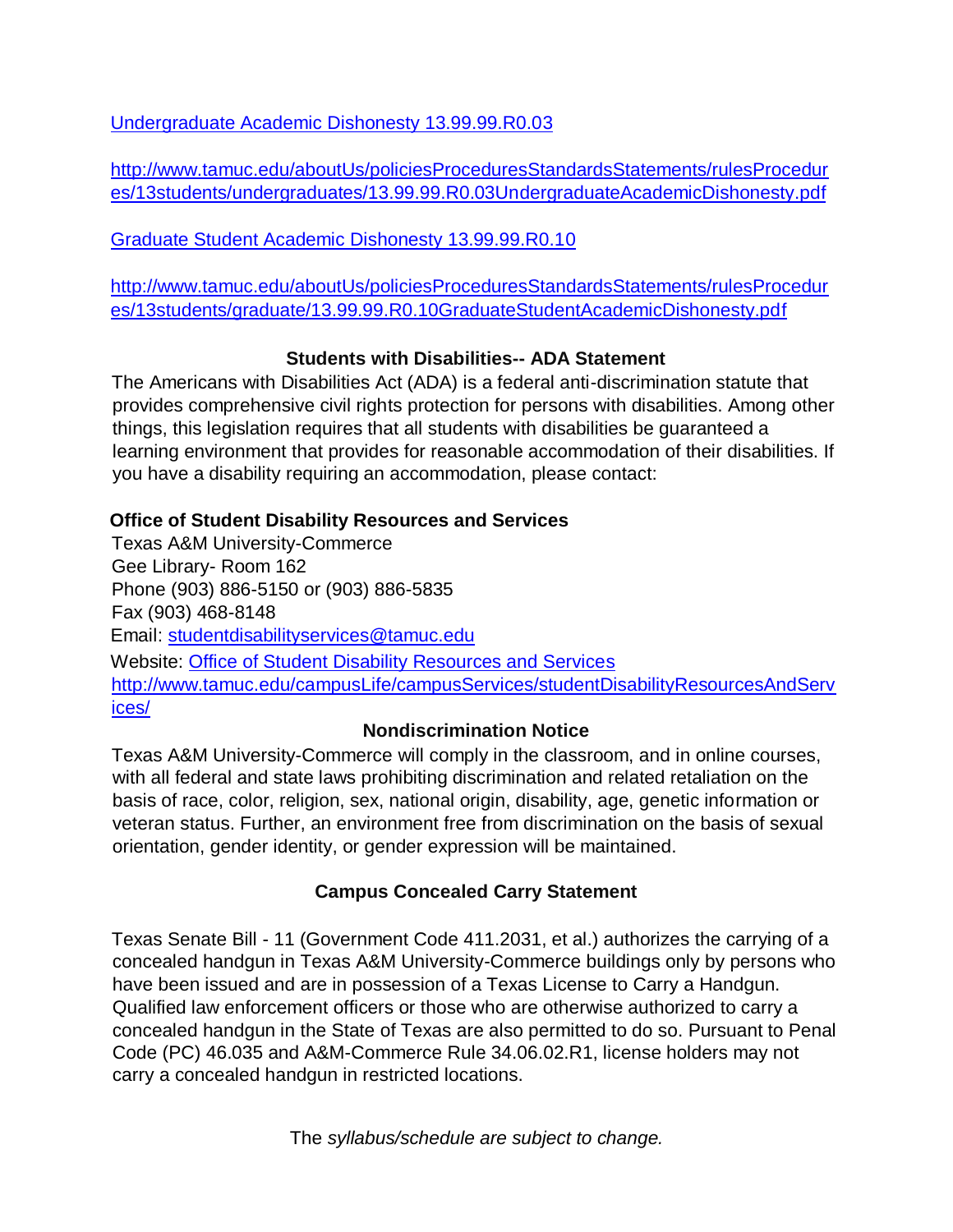For a list of locations, please refer to t[he](http://www.tamuc.edu/aboutUs/policiesProceduresStandardsStatements/rulesProcedures/34SafetyOfEmployeesAndStudents/34.06.02.R1.pdf) [Carrying Concealed Handguns On Campus](http://www.tamuc.edu/aboutUs/policiesProceduresStandardsStatements/rulesProcedures/34SafetyOfEmployeesAndStudents/34.06.02.R1.pdf)  document and/or consult your event organizer.

Web url: [http://www.tamuc.edu/aboutUs/policiesProceduresStandardsStatements/rulesProcedur](http://www.tamuc.edu/aboutUs/policiesProceduresStandardsStatements/rulesProcedures/34SafetyOfEmployeesAndStudents/34.06.02.R1.pdf) [es/34SafetyOfEmployeesAndStudents/34.06.02.R1.pdf](http://www.tamuc.edu/aboutUs/policiesProceduresStandardsStatements/rulesProcedures/34SafetyOfEmployeesAndStudents/34.06.02.R1.pdf) 

Pursuant to PC 46.035, the open carrying of handguns is prohibited on all A&MCommerce campuses. Report violations to the University Police Department at 903886-5868 or 9-1-1.

# **COURSE OUTLINE / CALENDAR**

| <b>COURSE OUTLINE/CALENDAR</b> |                                        |                                        |  |  |  |
|--------------------------------|----------------------------------------|----------------------------------------|--|--|--|
| <b>Module Topic</b>            | <b>Materials to Read</b><br>and Review | <b>Suggested Assignments</b>           |  |  |  |
| <b>PRETEST</b>                 | <b>NO REVIEW NEEDED</b>                | <b>COMPLETE ON FIRST</b><br><b>DAY</b> |  |  |  |

| $M1 - Intro to$<br>Written<br><b>Communication</b>                 | <b>Reading assignments</b><br>(2)<br>Watch videos (1)        | <b>Exercise: Writing</b><br><b>SelfAssessment</b><br>(Required)<br><b>Module</b><br><b>Discussion (Required)</b><br>Quiz |
|--------------------------------------------------------------------|--------------------------------------------------------------|--------------------------------------------------------------------------------------------------------------------------|
| M <sub>2</sub> – Common<br><b>Reports Used by</b><br><b>Police</b> | <b>Reading assignments</b><br>(4)<br><b>Watch videos (1)</b> | <b>Exercise: Write Two</b><br><b>Police Reports</b><br>(Required)<br>Quiz                                                |